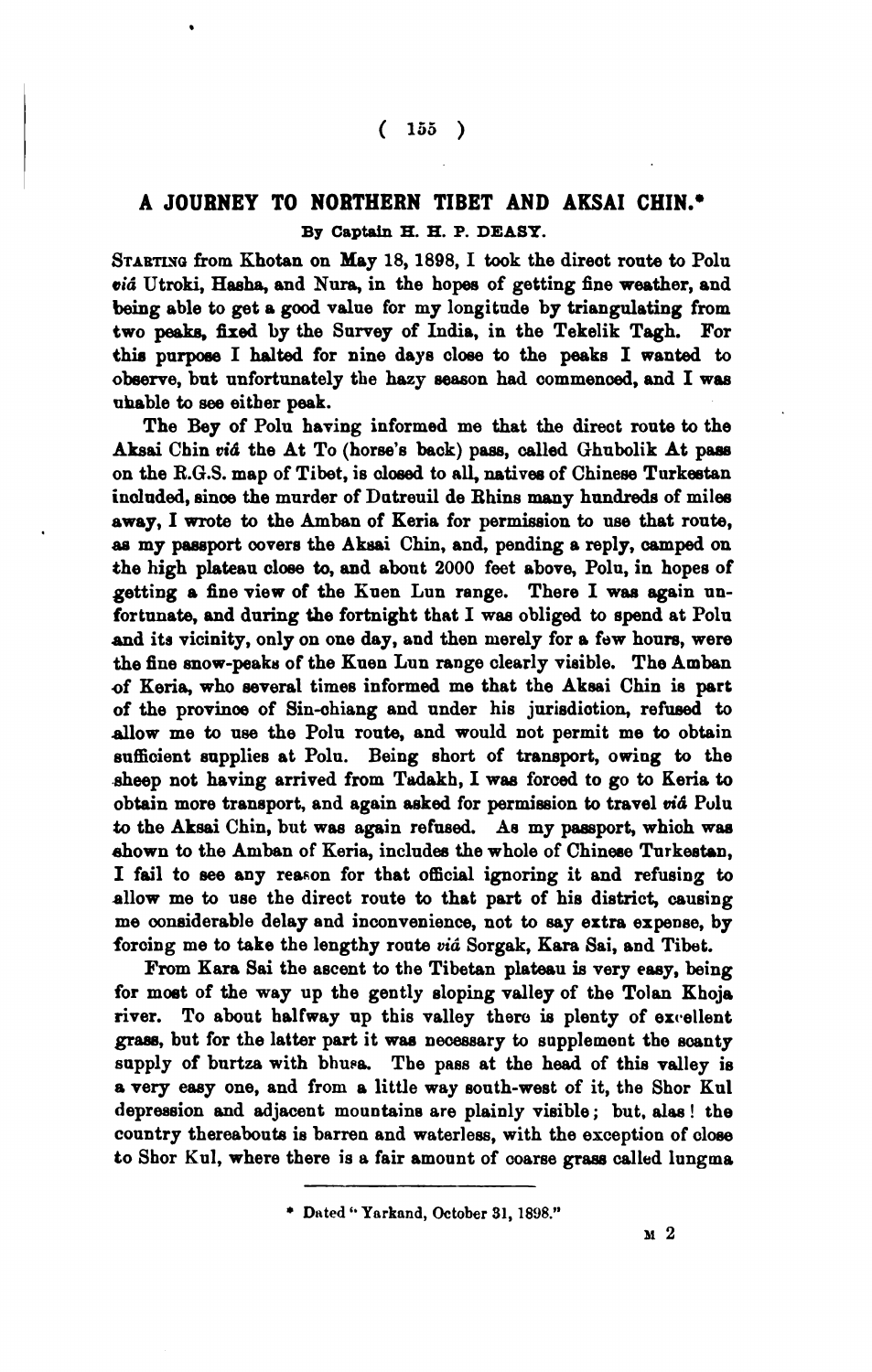by Ladakis and Tibetans, and but very scanty supply of fresh water, Shor **Knl** being a ealt lake.

The general run of the Kuen Lun range for some distance west of Polu is along lat. 36° N., but a little way east of that village it is several miles north of that parallel, continuing slightly north of east to the Tolan Khoja **iiver.** East of this river there are no mow-peaks, at least for some distance east of Kara Sai, the range rapidly becoming lower; and only very low grass-covered hills have to be crossed between that plaoe and the long valley of the Tolan Khoja river. Part of thin valley aa far aa Yaluk **ie** oalled Tolan Khoja, and above this plaoe Sarok Tnz (yellow aalt). Having **been** told by the men of a temporary poet that the Amban of Keria had eetabliahed at Yaluk, in the Tolan Khoja valley,--nominally for the purpose of rendering me assistance and providing supplies, but really merely for show,--that there is a southerly route from there to Ladak, I went some distance up the most likely looking valley in search of it; but I was forced to return, **ae** the valley became too narrow end rocky for laden animals, while not a blade of **grass** was to be found in it, and the very high barren monntaine, with almost vertioal sides, limited the view to a few hundred yards towards the mouth, and oonsiderably leas higher np. Repeated attempts were made to find a route other than that by Sbor Kul, but the utterly barren nature of the country certainly as far south as lat. 35° 30' N., and the great probability that it is waterless too, constituted a strong natural barrier which I did not consider it advisable to try and pass. There were many natives with me only too eager to There were many natives with me only too eager to earn tho rewards I offered if another route was found, but all declared tho oonntry to be barren and waterlese, and from what I saw of it I can corroborate their statements.

For some weeks after leaving Kara Sai the weather waa exoeedingly bad, snow falling continually in July, and I was unable to take ohservations for eome time, or to see any dietant peaks. Beeidee this oause of delay, illness was another, dysentery, chest, and liver diseases being the principal ones I was called upon to treat. While I went west from Yepal Ungur, on the Keria river, three exploring parties were sent out to try and find routes in any direction between east and south. But though the men were warned not to, on any account, go north of the rising sun, two of them went much too far to the north of east, while the third party, Kara Sai men, speedily returned, their exouse being that they did not think any one else had been before them. an exouse which they did not appear to be in the least ashamed of giving.

Thinking that from the peaks near Aksu. on the west branch of the Keria river, some of those in the Kuen Lon range or in the west of the Aksai Chin, whioh had been fixed by the Survey of India, would be visible, I began triangulation there, and thence worked backwards to south of the Shor Kul, only to find but the scantiest supply of burtza.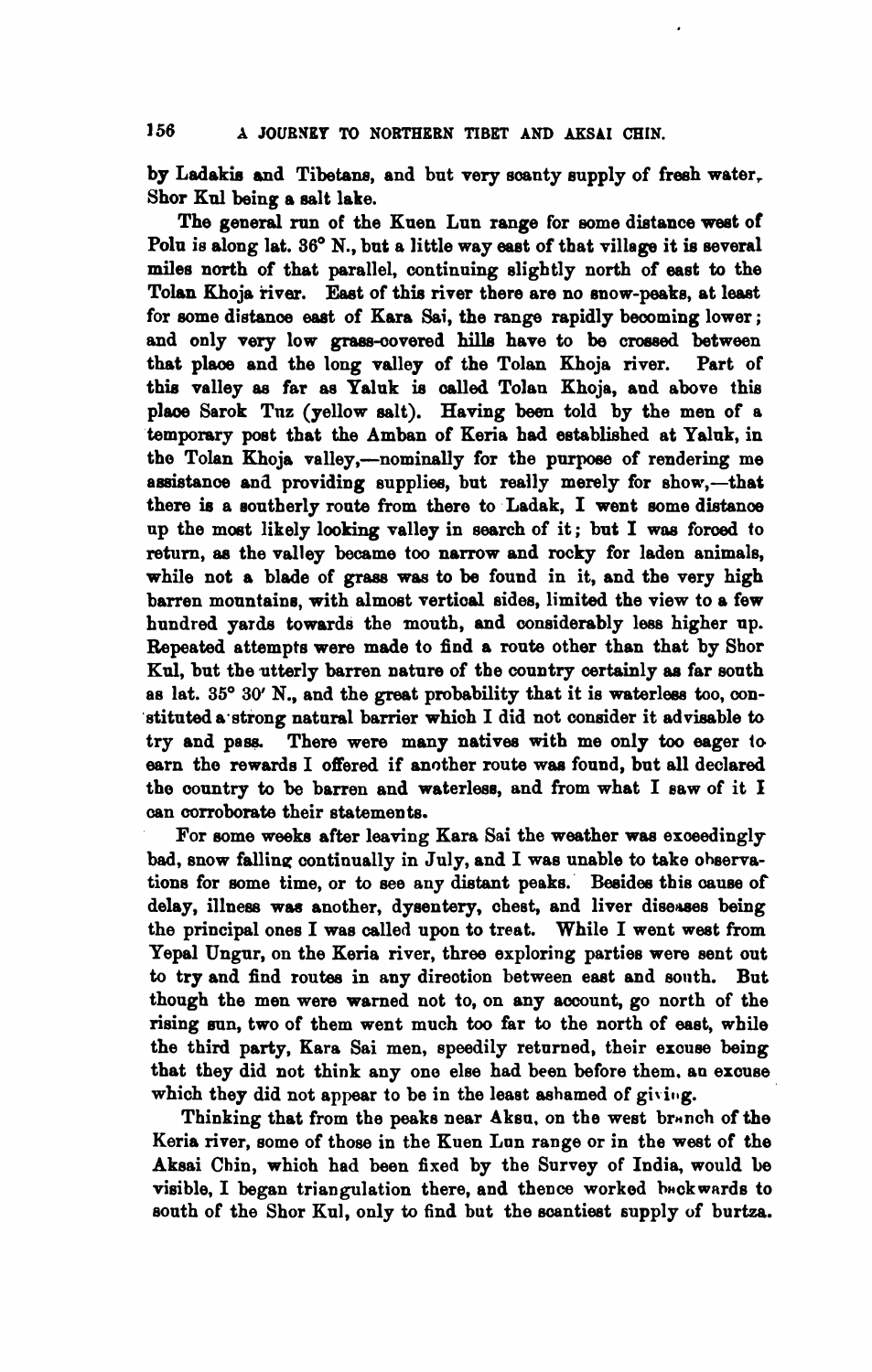Compelled to retreat from thie part, I tried a **route** whfoh one of my men assured me was feasible, and led to a lake he remembered having gone to with Pike and me in **1896.** This, however, proved to be worse than the first, as after a few miles east of my most easterly camp, approximate long. **82'** 35' E., not even burtze grew, while for fully two marches south there was not a vestige of any kind of vegetation to **be** men ; **eo** I returned onoe more to Yopal Ungur, on the Keria river.

This river has four principal tributaries-the two westerly ones, that by Alrsu, and another eaet of that place baing **larger** than the easterly **one%,** exoept that neareat **to** Yepal Ungur, whioh for a ehort time in the summer is fed by the melting snow on the very high range on the right bank of the Keria river. Thie extensive range of snow-oapped mountains, in which there are some magnificent peaks rising to fully 23,000 feet, extends from about long.  $82^{\circ}$  30' E, to  $81^{\circ}$  30' E, and there becomes lower and lower, gradually dying away west of Yeshil Kol. The range on the oppoaite aide of the valloy of the Keria river doea not boaat of more than a couple of snow-peaks until Iksu is reached, west of which every peak is covered with snow, and all the valleys filled with glaciers.

Not far distant from the pass north of Togral Onpo is a singularly exteneive and rounded snow-oapped mountain, to whioh Pike and I gave the name '' Mount **Cnmulw,"** owing to having mietaken it in **1896** for a cloud of that name, when first seen from near Horpa or Gurmen Cho. At this point the range ohangee direotion, **ita** general diredion **being**  now dmoet dne **weet aa** far as **81°,** where there **is** a very he double peak, the most weeterly point being 23,490 feet high.

After leaving the valley of the Keria river, I went vid the north side of Yeahil **Kul** to camp **15** of **1896,** for tho purpose of extending the triangulation dono in **1896** eestwarde and northwarde. Thie pleoe not admitting of sufficiently long bases in the required direction, I moved -oamp a ehort **distanoe** in an easterly direotion, and measured **bawa** of over 7 miles in length. Favoured by fine but very windy weather at this camp, I obtained most extensive views in all directions, including the high snow-range south of Horpa Cho, that on the right bank of the Keria river, and that in the middle of the **Aksai** Chin. By about **11** a.m. each day at this camp, the prevailing westerly wind beoame so etrong that it was necessary to securely tie the legs of the theodolite to heavy stones to prevent it being blown over, which made the task of observing and recording by no means a pleasant one. Having accomplished my task, I returned to Baba Hatun, and oonnected the triangulation done previously at Akeu and elsewhere with that of **1896.** 

Within a few hundred yards of my camp at Akeu, the Amben of Keria established a temporary post, apparently for the purpose of making it plain to me that the **Akaai** Chin, at least the part I was in, was under his jurisdiction. The season was now well advanced, the minimum thermometer having fallen to  $-9^{\circ}$  Fahr. during the night of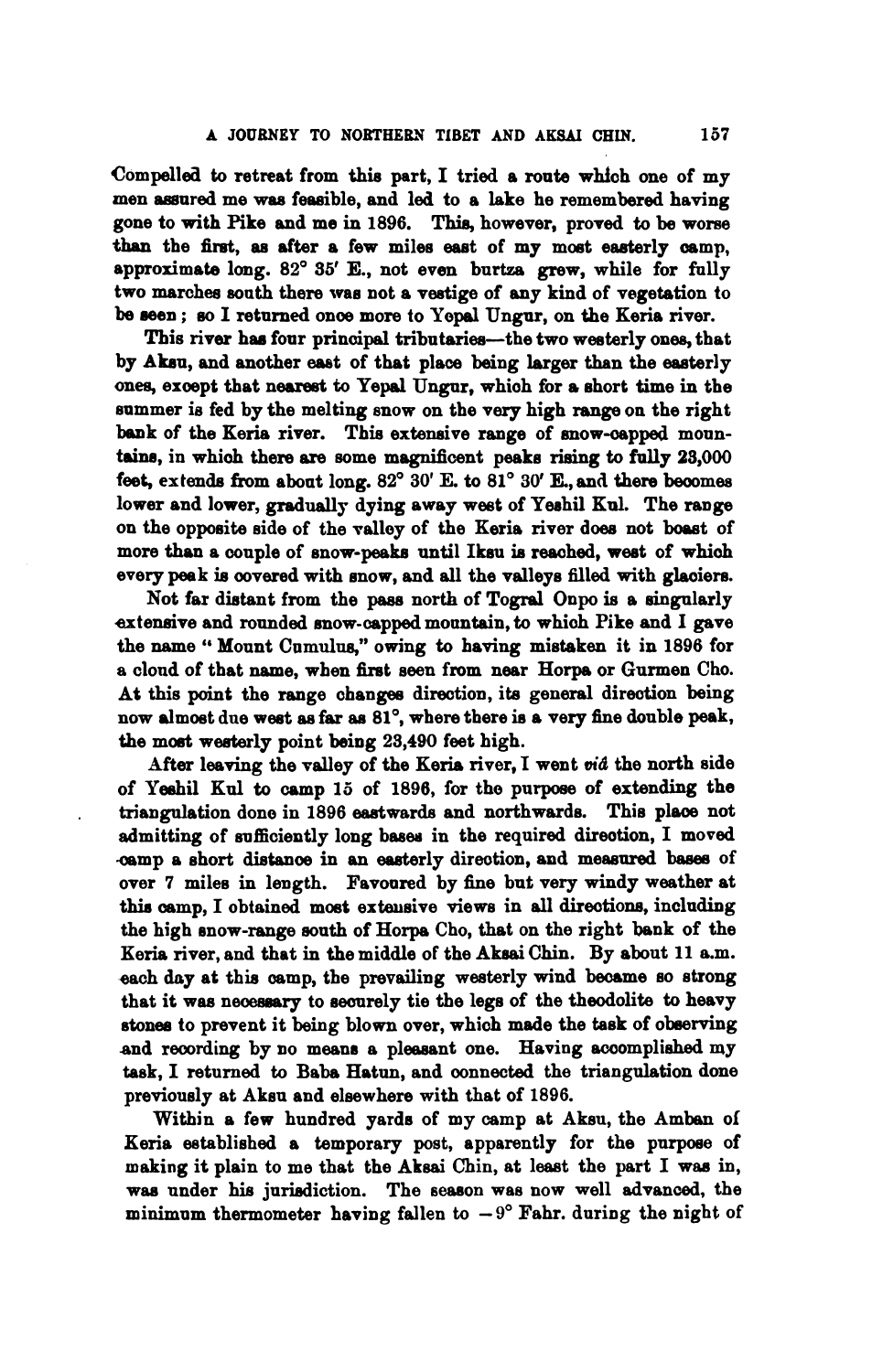**8eptember 20; the solar radiation thermometer, black bulb, registered 106'** the following day at the same plaoe, and **ae** the supply of **grain**  was now very low, I turned west to Ulugh Kul. After crossing a low and very easy pass a few miles south of this salt lake, I came to the upper **watera** and **sonmee** of the Khotan Daria, the latter being **in** let. **36' 36'** N. and approximate long. **81'** 40' E

The first intimation I had of the proximity to Ulugh Kul of the sources of this river was from two shikaris who had just returned from the Khotan river, where they go annually in search of yak. This was corroborated by two other shikaris whom my caravan bashi met close to it. The latter party stated that they are well acquainted with the upper waters of this river, and informed the bashi that, owing to the narrow and deep nature of the valley about half a maroh west of where I oamped, it **is** not yoseible to take a caravan down it, to where there **are**  two or three places frequented every summer by those who earn a poor existence by digging for gold.

My supplies not admitting of my teeting the etatement an to the impracticability of the Khotan Daria valley, I returned to Ulugh Kul. and thenoe along the eouth of the lake, and two other small lakee, to At To (horse's back) pass, at the top of the Polu gorge. Being anxious to endeavour to oarry on triangulation to Poln, I halted close to the summit of this pass for a day in quite the most dreary place that fate has compelled me to camp in. Not a vestige of vegetation is to be found within several miles of thie inhospitable epot, and not even enough dung to boil a oupful of water; but fortunately the water-eupply **was**  just sufficient. A few donkey-loads of bhusa and a little corn brought fiom Polu enabled me to keep the few animals requisite for carrying the tenta, inetmmenta, eto., till the work **was** finished.

I far that the time epent cloee to the At To paee waa time **wasted,**  as, owing to the very steep and narrow nature of the valley north of this pass, and its precipitous sides, there is but a very poor chance of seeing from the plateau above Polu, any of the peaks observed from near the At To pass. Unfortunately, the weather changed the day after Polu was reached, and it was not possible, except for a few hours, to see the fine peaks, now quite white, of the Kuen Lun range. The most striking meteorological circumstances were the absence of any very strong or prevailing wind north of the very high rango on the right bank of the Keria river, and the registering of 20° of frost on the night of July 25. The great scarcity of game and the ample evidence forthcoming as to the roving habita of the yak were very notioeable, but I must oonfess to **<sup>a</sup>** oonsiderable amount of surprise at seeing a yak approaoh my oamp near the At To pass, miles away from all vegetation.

A noteworthy feature was the dieoovery of a large and deep-at least 12 feet-bed of dried weeds, similar to those found round some of the lakes visited by Pike and myself in 1896, at an approximate